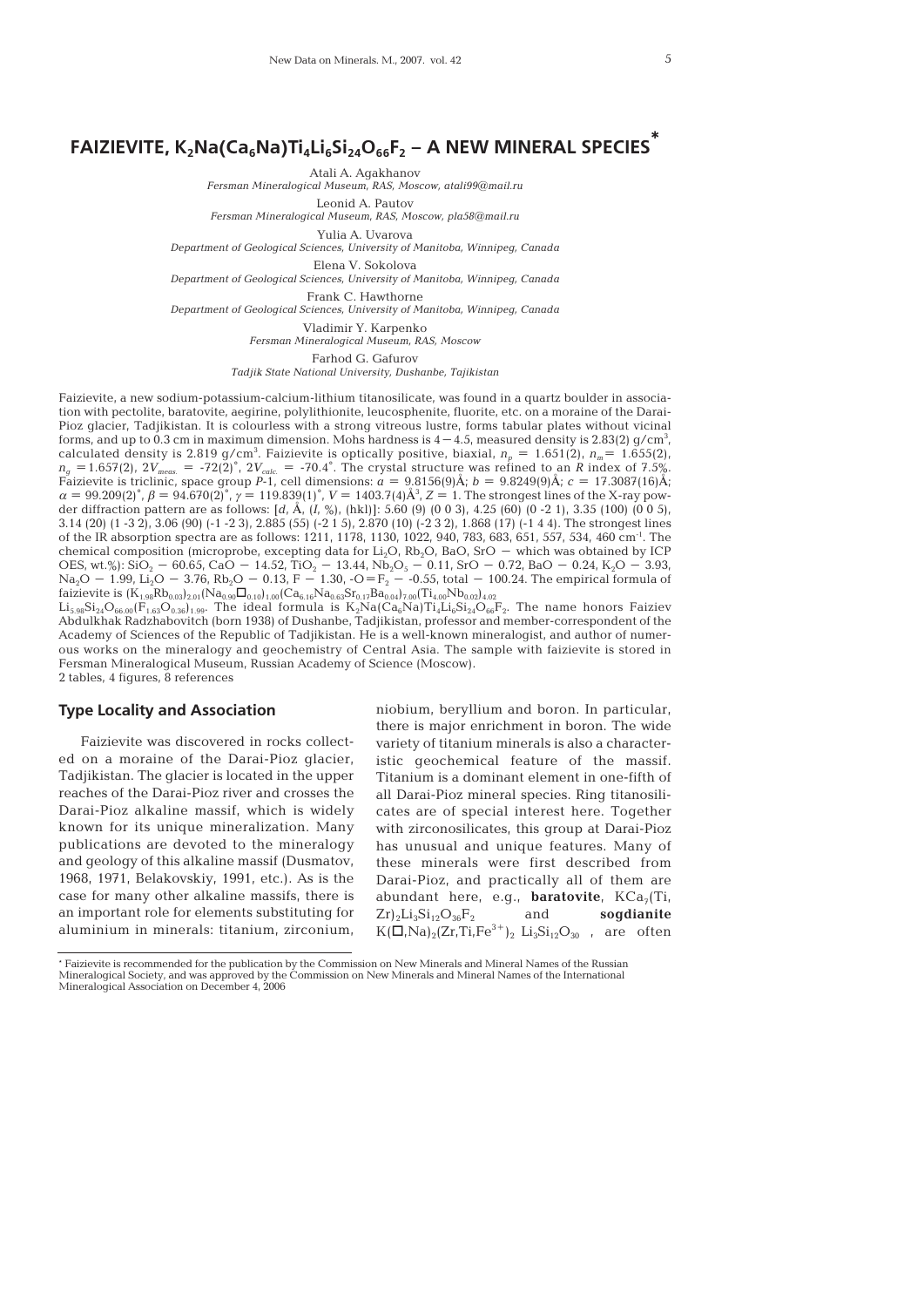

rock-forming minerals. Many ring titanosilicates are also present, e.g., **baotite**, **berezanskite**, **tienshanite**, titantaramellite and **faizievite**. As will be shown below, the structure of faizevite is derived from the structures of baratovite and berezanskite. (Minerals first described at Darai-Pioz are noted in bold

above).

The Darai-Pioz massif is difficult to access because of the complex mountain relief, including sheer walls of a trough-shaped glacial valley. Glacial sediments consists of massive transported material and outcrop. Some boulders in the moraine one can corre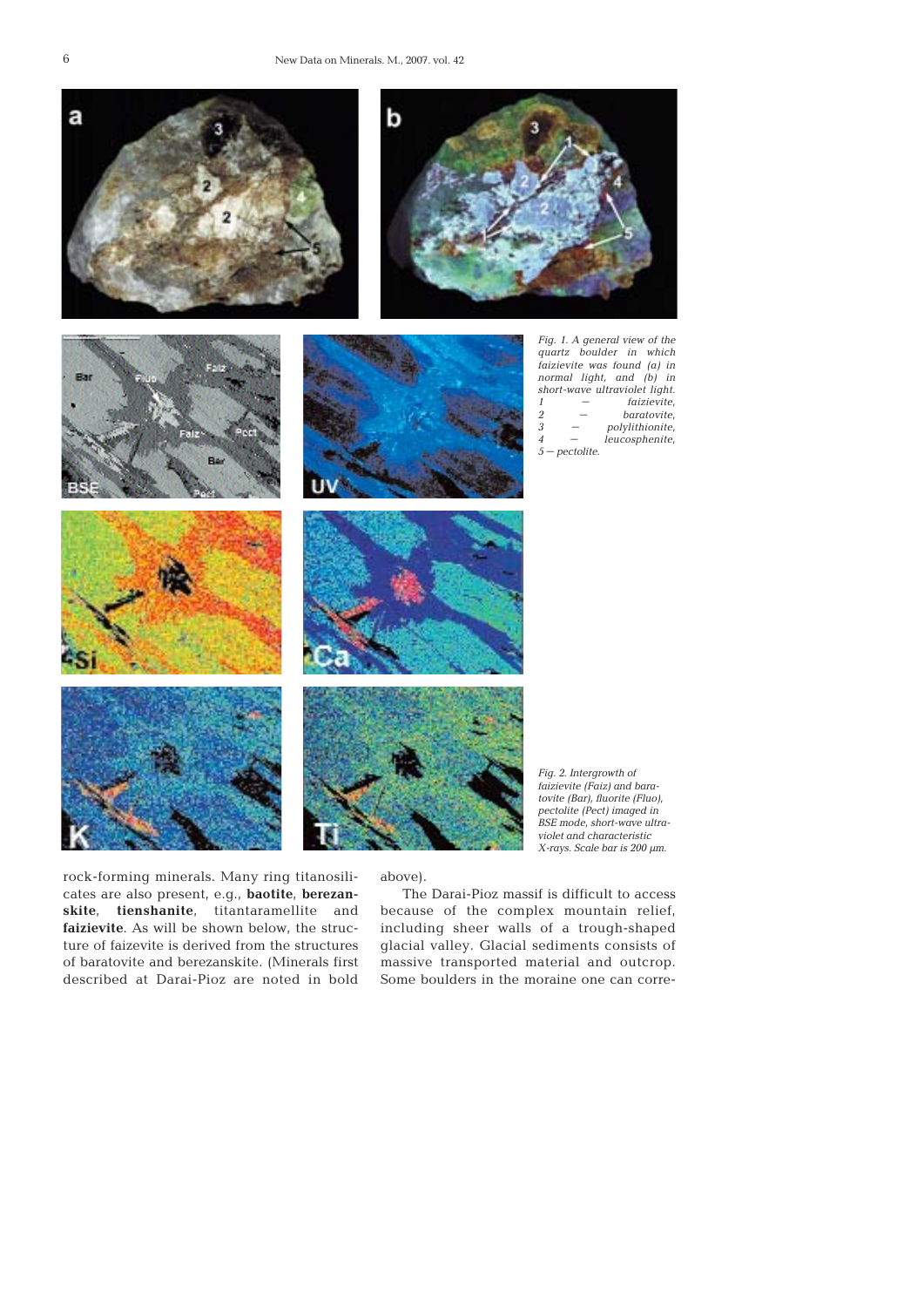late with rocks observed in outcrop. Some of the transported rocks can be seen in outcrop, but some of the rocks in the moraine could not be established authentically until now. The quartz rocks contain rich rare-earth and rare-metal mineralization where faizievite has been found. The boulder in which faizievite was found consists dominantly of granulose and middle-large-grainy clear quartz, and contains large plates of polylithionite (up to 20 cm), microcline (crystals up to 3 cm), reedmergnerite pockets (up to 12 cm), idiomorphic crystals of aegirine (up to 5 cm), rare red-brown lenticular crystals of stillwellite-(Се) (up to 2 cm), grass-green crystals of leucosphenite (up to 3 cm), violet-red plates of sogdianite and sugilite (up to 20 cm), dark green prismatic crystals of hydrated turkestanite with high U-content (up to 2 cm), pockets of polymineral aggregates consisting mainly of pectolite (up to 20 cm). Less common in this rock are baratovite, galena, calcite, kapitzaite-(Y), neptunite, pyrochlore, eudialite-group minerals, hyalotekite, tadzhikite, bismuth, sphalerite, fluorite, fluorapatite and fluorapophillite, sokolovaite, pekovite and senkevichite. These rocks occur on a moraine as boulders of different roundness and sizes from 0.2 up to 2 m in diameter. They have not been seen in outcrop and, unfortunately, no contact with any other rock was encountered. As has already been noted, the genesis of these boulders lacks a satisfactory explanation. In order to avoid genetically inappropriate rock names, we call these "quartz boulders".

Faizievite occurs in quartz boulders (fig. 1) as platy grains with no vicinal faces, up to



3 mm across and up to 0.2 mm thick, closely intergrown with baratovite and fluorite in quartz-pectolite aggregates (Fig. 2). More commonly, faizievite overgrows baratovite, forming a thin rind between quartz and baratovite.

### **Physical Properties**

Faizievite is colourless, transparent, with a strong vitreous lustre. In short-wave ultraviolet light, it has a bright white luminescence; in long-wave ultraviolet light, it does not luminesce. The Mohs hardness is  $4-4.5$ . Micro-indentation VHN was determined with a 50 g load on a PMT-3 instrument, graduating on NaCl; the mean value is  $445 \text{ kg/mm}^2$  (average of 20 measurements in the range  $424 - 474$  kg/mm<sup>2</sup>).

Faizievite is brittle. Density was determined in Clerici solution. The measured density is  $2.83(2)$  g/cm<sup>3</sup>, calculated density is 2.819 g/cm<sup>3</sup> . Faizievite is biaxial positive, 2*V* = -72(2)° measured on a Fedorov stage, calculated  $2V = -70.4^{\circ}$ . Indices of refraction were measured by immersion at 589 nm:  $n<sub>n</sub>$  = 1.651(2),  $n_m = 1.655(2)$ ,  $n_a = 1.657(2)$ . Dispersion is medium,  $r < v$ . Faizievite does not dissolve in water or HCl (1:1). The infra-red spectrum of faizievite was recorded on an Avatar IR-Fourier spectrometer (Thermo Nicolet), and is characterized by the following absorption bands: 1211, 1178, 1130, 1022, 940, 783, 683, 651, 557, 534, 460 cm-1. The spectrum of faizievite is individual, does not correspond to that of any known mineral (Fig. 3).

### **Chemical Data**

The chemical composition of faizievite was determined on a JCXA-50A JEOL electron microprobe and by ICP OES (Table 1). EMP analyses were done at 20 кV accelerating voltage and 2 nA probe current (for energy-dispersive analysis) and at 15 кV and 25 nA (for wavelength-dispersive analysis). Si, K, Na, Са, Ti and Nb were analysed by EDS, and F was measured by WDS. Microcline USNM143966 (Si, K), omphacite USNM 110607 (Na), anorthite USNM 137041 (Са), ilmenite USMN 96189 (Ti), synthetic  $LiNbO<sub>2</sub>$ (Nb),  $MqF_2$  (F) were used as standards. Grains of the new mineral are homogeneous and free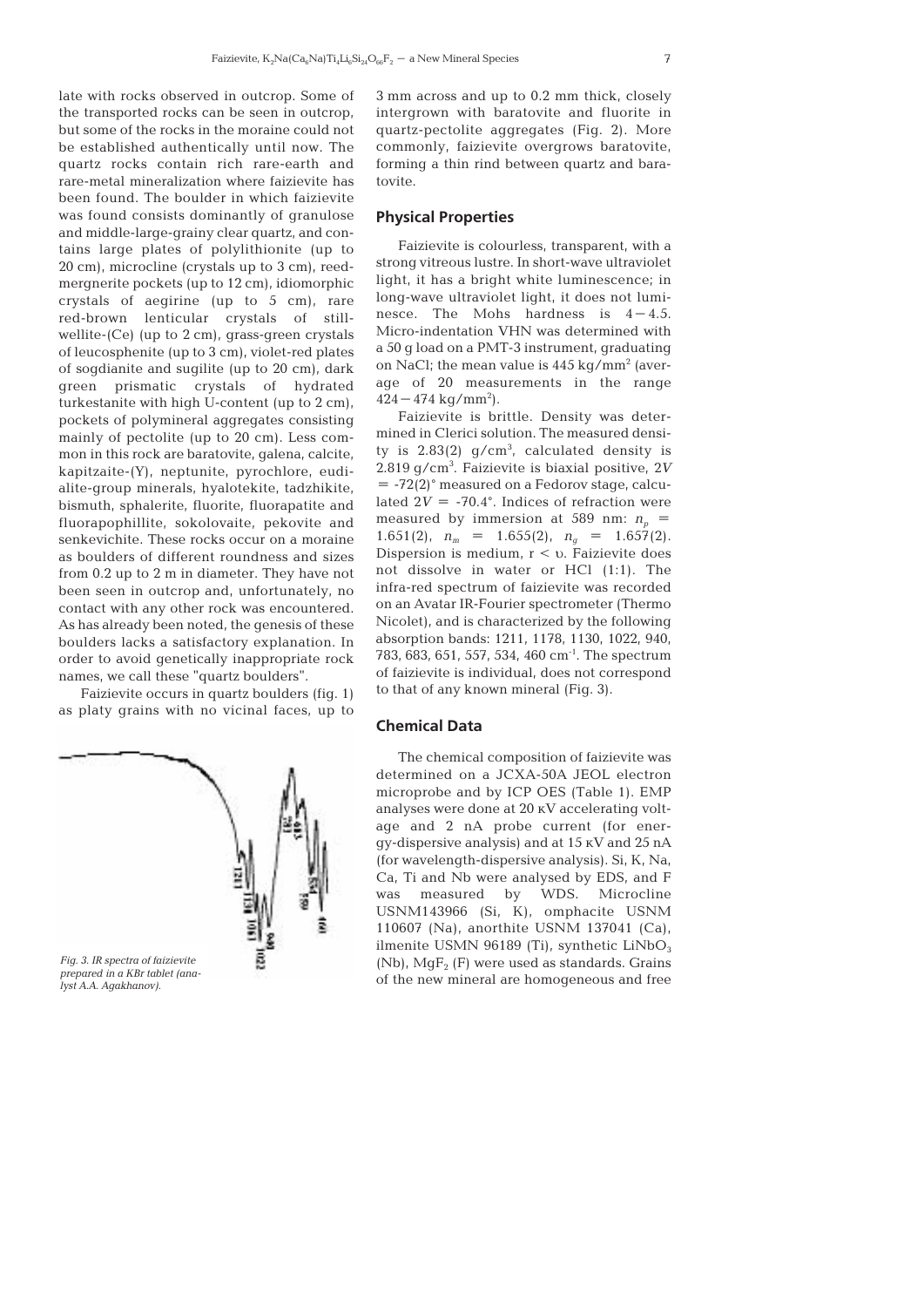*Table 1.* **Chemical data for faizievite (wt%)**

*Table 2.* **Diffraction data of faizievite** 

| Constituent                                                                                                                             |                                       | Content from 20 points in 6 grains                                                                                                                      |                | Debaegram |                | Diffractogram |                | Theoretical | hkl       |
|-----------------------------------------------------------------------------------------------------------------------------------------|---------------------------------------|---------------------------------------------------------------------------------------------------------------------------------------------------------|----------------|-----------|----------------|---------------|----------------|-------------|-----------|
|                                                                                                                                         | Average                               | Limits of contents                                                                                                                                      |                |           |                |               |                |             |           |
| SiO <sub>2</sub>                                                                                                                        | 60.65                                 | $58.77 - 62.15$                                                                                                                                         | I              | D         | Ι              | D             | Ι              | D           |           |
| CaO                                                                                                                                     | 14.52                                 | $13.58 - 15.39$                                                                                                                                         |                |           | 6              | 8.47          | $\overline{4}$ | 8.488       | $-110$    |
| TiO <sub>2</sub>                                                                                                                        | 13.44                                 | $12.94 - 13.84$                                                                                                                                         |                |           |                |               | 8              | 8.390       | 002       |
| Nb <sub>2</sub> O <sub>5</sub>                                                                                                          | 0.11                                  | $0.00 - 0.34$                                                                                                                                           |                |           | 9              | 5.60          | 10             | 5.594       | 003       |
| $SrO*$                                                                                                                                  | 0.72                                  |                                                                                                                                                         | 7              | 4.27      | 60             | 4.25          | 50             | 4.261       | $0 - 21$  |
| $BaO^*$                                                                                                                                 | 0.24                                  |                                                                                                                                                         |                |           |                |               | 42             | 4.249       | $-220$    |
| $K_2O$                                                                                                                                  | 3.93                                  | $3.68 - 3.97$                                                                                                                                           |                |           |                |               | 50             | 4.244       | 004       |
| Na <sub>2</sub> O                                                                                                                       | 1.99                                  | $1.81 - 2.07$                                                                                                                                           |                |           | $\overline{4}$ | 4.16          | 13             | 4.181       | 200       |
| $Li2O*$                                                                                                                                 | 3.76                                  |                                                                                                                                                         |                |           |                |               | 22             | 4.162       | $-1 - 13$ |
|                                                                                                                                         |                                       |                                                                                                                                                         | $\mathbf{1}$   | 4.06      | 5              | 4.08          | 29             | 4.080       | $2 - 12$  |
| Rb <sub>2</sub> O'                                                                                                                      | 0.13                                  |                                                                                                                                                         |                |           |                | 3.98          | 34             | 3.998       | $1 - 23$  |
| F                                                                                                                                       | 1.30                                  | $1.20 - 1.39$                                                                                                                                           |                |           | 5              | 3.72          | $\mathbf{1}$   | 3.718       | $-222$    |
| $-O = F2$                                                                                                                               | $-0.55$                               |                                                                                                                                                         |                |           |                |               | 3              | 3.699       | $-203$    |
| Total                                                                                                                                   | 100.24                                |                                                                                                                                                         |                |           | 3              | 3.59          | 13             | 3.614       | $-1 - 14$ |
|                                                                                                                                         |                                       | Note: 'The data was done by the ICP OES method.                                                                                                         |                |           | $\overline{4}$ | 3.46          | 14             | 3.460       | $2 - 23$  |
|                                                                                                                                         | Analysts: A.A. Agakhnov, L.A. Pautov. |                                                                                                                                                         | 10             | 3.36      | 100            | 3.35          | 100            | 3.356       | 005       |
|                                                                                                                                         |                                       |                                                                                                                                                         | 5h             | 3.14      | 20             | 3.14          | 12             | 3.164       | $1 - 32$  |
|                                                                                                                                         |                                       | from inclusions of other minerals. The raw data                                                                                                         |                |           |                |               | 13             | 3.157       | $-130$    |
|                                                                                                                                         |                                       | were processed by a ZAF-correction program.                                                                                                             |                |           |                |               | 15             | 3.136       | 210       |
|                                                                                                                                         |                                       | Li, Ba, Sr and Ba concentrations were deter-                                                                                                            |                |           |                |               | 14             | 3.131       | $3 - 21$  |
|                                                                                                                                         |                                       |                                                                                                                                                         |                |           |                |               | 36             | 3.123       | $-1 - 15$ |
| mined by ICP OES. Mineral grains were<br>digested in a polypropylene tube in concen-<br>trated HF with the addition of $HNO3$ , and the |                                       |                                                                                                                                                         | 9              | 3.08      | 90             | 3.06          | 48             | 3.066       | $-1 - 23$ |
|                                                                                                                                         |                                       |                                                                                                                                                         |                |           |                |               | 51             | 3.064       | $-231$    |
|                                                                                                                                         |                                       | resulting solution was evaporated to wet salts.                                                                                                         |                |           |                |               | 52             | 3.063       | $3 - 11$  |
|                                                                                                                                         |                                       | Further HNO <sub>3</sub> was added to the sample and                                                                                                    |                |           |                |               | 43             | 3.061       | $2 - 14$  |
|                                                                                                                                         |                                       | was evaporated to dryness in order to remove                                                                                                            | $\overline{2}$ | 3.01      | 9              | 3.00          | 23             | 2.999       | -131      |
|                                                                                                                                         |                                       | all fluorides. The precipitate was diluted in 2 %                                                                                                       |                |           |                |               | 42             | 2.996       | $1 - 25$  |
|                                                                                                                                         |                                       | $HNO3$ and then the solution was analysed with                                                                                                          | 8h             | 2.886     | 55             | 2.885         | 35             | 2.881       | $-215$    |
|                                                                                                                                         |                                       | VISTA Pro ICP OES of Varian. The average                                                                                                                |                |           | 10             | 2.870         | 39             | 2.865       | $-232$    |
|                                                                                                                                         |                                       | composition of the analysed grains (table 1) is                                                                                                         |                |           |                |               | 39             | 2.865       | $-1 - 24$ |
|                                                                                                                                         |                                       | recalculated for $Si = 24$ atoms per formula                                                                                                            |                |           | 9              | 2.803         | 41             | 2.864       | $3 - 12$  |
| unit<br>to                                                                                                                              | qive<br>the                           | empirical<br>formula                                                                                                                                    | 1              | 2.722     | 8              | 2.721         | 17             | 2.716       | $-1 - 16$ |
|                                                                                                                                         |                                       | $(K_{1.98}Rb_{0.03})_{2.01}Na_{0.90}\Box_{0.10})_{1.00}$ $(Ca_{6.16}Na_{0.63}Sr_{0.17}Ba_{0.04})_{7.00}$                                                |                |           |                |               | 10             | 2.708       | $-314$    |
|                                                                                                                                         |                                       | $(\text{Ti}_{4.00} \text{Nb}_{0.02})_{4.02} \text{Li}_{5.98} \text{Si}_{24} \text{O}_{66.00} (\text{F}_{1.63} \text{O}_{0.36})_{1.99}$ . The ideal for- |                |           | 5              | 2.400         | 13             | 2.398       | $3 - 14$  |
|                                                                                                                                         |                                       | mula of faizievite is $K_2$ Na(Ca <sub>6</sub> Na)Ti <sub>4</sub> Li <sub>6</sub> Si <sub>24</sub> O <sub>66</sub> F <sub>2</sub> . The                 |                |           | $\mathbf{1}$   | 2.298         | $\overline{2}$ | 2.297       | $-334$    |
|                                                                                                                                         |                                       | compatibility index $(1-K_p/K_c)$ is 0.005, superi-                                                                                                     |                |           | 2              | 2.178         | 8              | 2.179       | $3 - 15$  |
| or.                                                                                                                                     |                                       |                                                                                                                                                         |                |           |                |               | 7              | 2.177       | $-1 - 27$ |
|                                                                                                                                         |                                       |                                                                                                                                                         |                |           | $\mathbf{1}$   | 2.120         | $\overline{2}$ | 2.119       | $1 - 45$  |
| X-Ray Crystallography                                                                                                                   |                                       |                                                                                                                                                         |                |           |                |               | 3              | 2.119       | $-142$    |
|                                                                                                                                         |                                       |                                                                                                                                                         |                |           | $\mathbf{1}$   | 2.062         | 6              | 2.062       | $-415$    |
|                                                                                                                                         |                                       | X-ray powder diffraction data for faizievite                                                                                                            |                |           | $\mathbf{1}$   | 2.014         | $\mathbf{1}$   | 2.015       | $4 - 43$  |
|                                                                                                                                         |                                       | was obtained (Table 2) with a DRON-2 instru-                                                                                                            |                |           | $\overline{2}$ | 1.983         | 7              | 1.983       | 313       |
|                                                                                                                                         |                                       | ment. To avoid preferred orientation, the                                                                                                               |                |           |                |               | 5              | 1.983       | $-1 - 28$ |
|                                                                                                                                         |                                       | X-ray powder pattern was also obtained with a                                                                                                           |                |           |                |               | $\sqrt{4}$     | 1.983       | $3 - 16$  |
|                                                                                                                                         |                                       | RKU-114M chamber. The powder-diffraction                                                                                                                |                |           | 17             | 1.868         | 5              | 1.868       | $-144$    |

*Note:* Photographic method – RKU 114 M, Fe – anode, Mn-filter, URS-50IM. Diffractometer DRON-2, Fe –anode, graphite mono-chromator, speed of counter 1 degreé /min., internal standard – quartz. Analyst: A.A. Agakhnov

pattern of faizievite does not correspond to any known mineral or synthetic compound. Quartz was used as an internal standard .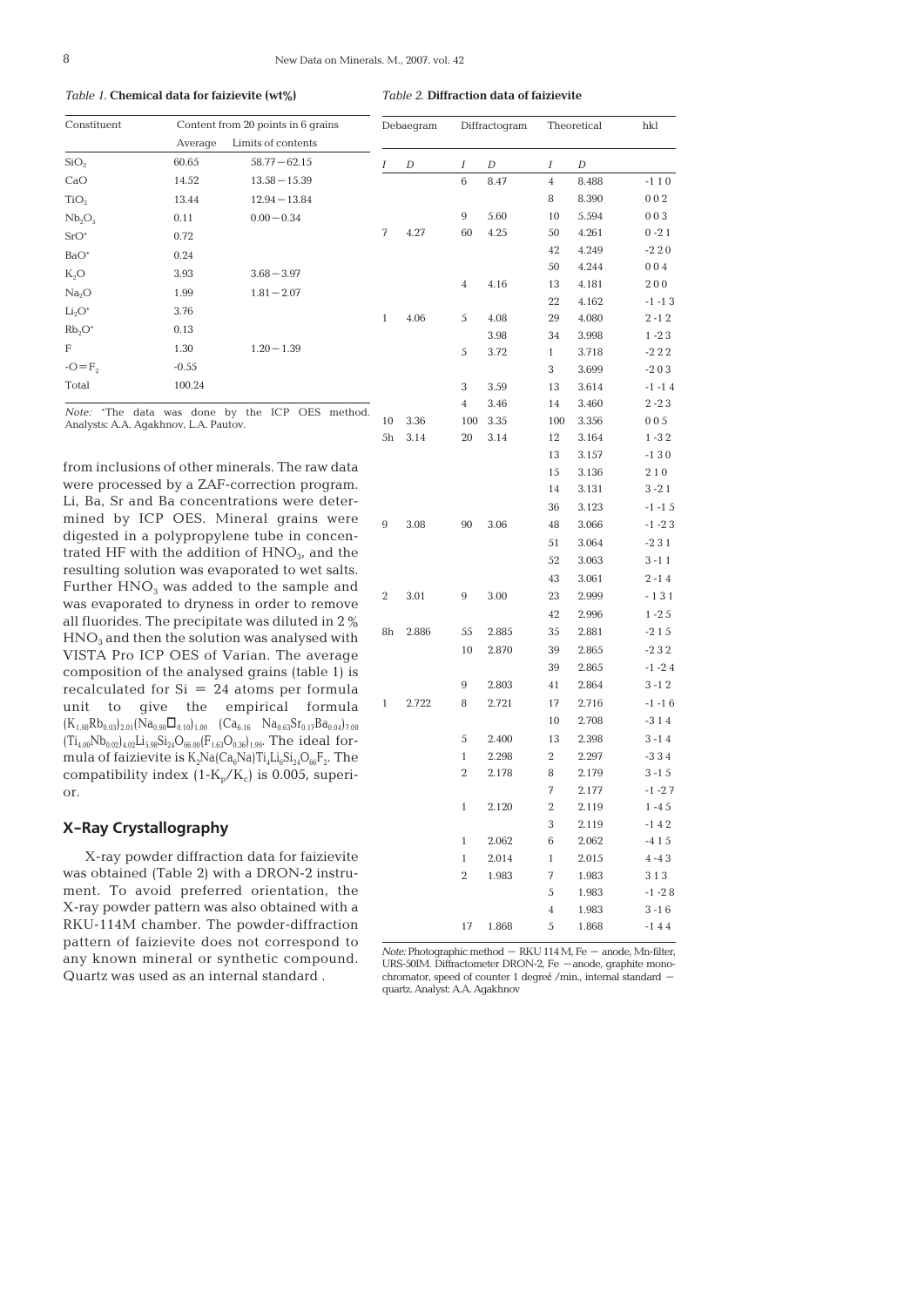

*Fig. 4. The crystal structure of faizievite: (a) a fragment of the structure showing [Si12O30] double milarite rings, [Si<sub>6</sub>O<sub>18</sub>] single beryl rings, [LiO4] tetrahedra and [TiO6] octahedra viewed down [001]; (b) a linkage of [Si6O18] single rings and Ca-dominant M(1,2,3,4) octahedra viewed down [001]; (c) a linkage of [Si12O30] rings and [LiO4] tetrahedra and [TiO6] octahedra viewed down [100]. [SiO4] tetrahedra constituting milarite and beryl rings are orange and blue, [LiO4] tetrahedra are grey, [TiO<sub>6</sub>] octahe-<br>dra are honey vellow: dra are honey yellow; M(1,2,3,4) octahedra are green, A(1) (=Na) and A(2) (= K) atoms are shown as purple and pink circles.*

The crystal structure of faizievite, ideally, K<sub>2</sub>Na(Ca<sub>6</sub>Na) Ti<sub>4</sub>Li<sub>6</sub>Si<sub>24</sub>O<sub>66</sub>F<sub>2</sub>, triclinic,  $a = 9.8156(9)$ ,  $b = 9.8249(9)$ ,  $c = 17.3087(16)$ Å,  $\alpha = 99.209(2)$ ,  $\beta = 94.670(2)$ ,  $\gamma = 119.839(1)$ °,  $V = 1403.7(4)$ Å<sup>3</sup>, space group *P*-1,  $Z = 1$ ), was refined to an  $R_1$  index of 7.5% unique reflections measured with MoK X-radiation on a Bruker P4 diffractometer equipped with a Smart 4K CCD detector (Uvarova *et al,* 2008). There are fifteen tetrahedrally coordinated T sites, twelve of them are occupied solely by Si, with a grand <Si-O> of 1.613Å, and three other tetrahedrally coordinated sites that are occupied solely by Li, with a grand <Li-O> of distance 1.928Å. There are six octahedrally coordinated sites. Two of them are occupied by Ti and four of them are occupied by Ca with minor Na and Sr. The *D*(1) site is occupied by  $\text{Ti}_{2.00}$  with  $\text{<}D(1)\text{-O}\text{>} = 1.937\text{\AA}$ , and the  $D(2)$ site is occupied by  $\text{Ti}_{2.00}$  with  $\langle D(2)\text{-O}\rangle$  = 1.934Å. The *M*(1) site is occupied solely by  $Ca_{2.00}$  with  $\leq M(1)$ -O $\geq$  = 2.441Å. The *M*(2) site is occupied by  $(Ca_{1.87}Sr_{0.13})$ , with  $\langle M(2)\text{-}O \rangle =$ 2.424Å. The *M*(3) site is occupied by  $(Ca_{1.55}Na_{0.37}Sr_{0.04}Ba_{0.04})$ , with  $\langle M(3)\text{-}O \rangle$  = 2.415Å. The *M*(4) site is occupied by

 $(Ca_{0.74}Na_{0.26})$ , with  $\langle M(4)\text{-}O \rangle$  2.418Å. There are two interstitial *A* sites: the *A*(1) site is [12]-coordinated and is occupied by  $(K_{1.98}Rb_{0.03})$  with  $\langle A(1)\text{-}O \rangle = 3.092\text{\AA}$ ; the  $A(2)$ site is [9]-coordinated and is occupied by  $(Na_{0.90}\Box_{0.10})$  with  $\langle A(2)\text{-O}\rangle = 2.718\text{\AA}.$ 

In the structure of faizievite, Si tetrahedra share common vertices and form [6]-membered rings. Some of the rings are single,  $[Si_6O_{18}]$ , and some of them are double,  $[Si_{12}O_{30}]$ . Both types of [6]-membered rings share common vertices with  $[LiO<sub>4</sub>]$  tetrahedra and  $[TiO<sub>6</sub>]$  octahedra (Fig. 4a) and form heteropolyhedral sheets perpendicular to the *c* axis. *M*(1,2,3,4) octahedra share common vertices and form octahedral sheets perpendicular to the *c* axis (Fig. 4b). Heteropolyhedral sheets of  $[SiO_4]$ ,  $[LiO_4]$  tetrahedra and  $[TiO_6]$ octahedra alternate with octahedral sheets of *M*(1,2,3,4) octahedra (Fig. 2). [6]-membered double- and single rings occlude interstices. K atoms are located in these interstices (Figs. 4a,c). Na atoms are located in between double [6]-membered rings (Fig. 4c)

The faizievite structure (Uvarova *et al*, 2008) includes an interleaving of sheets of baratovite,